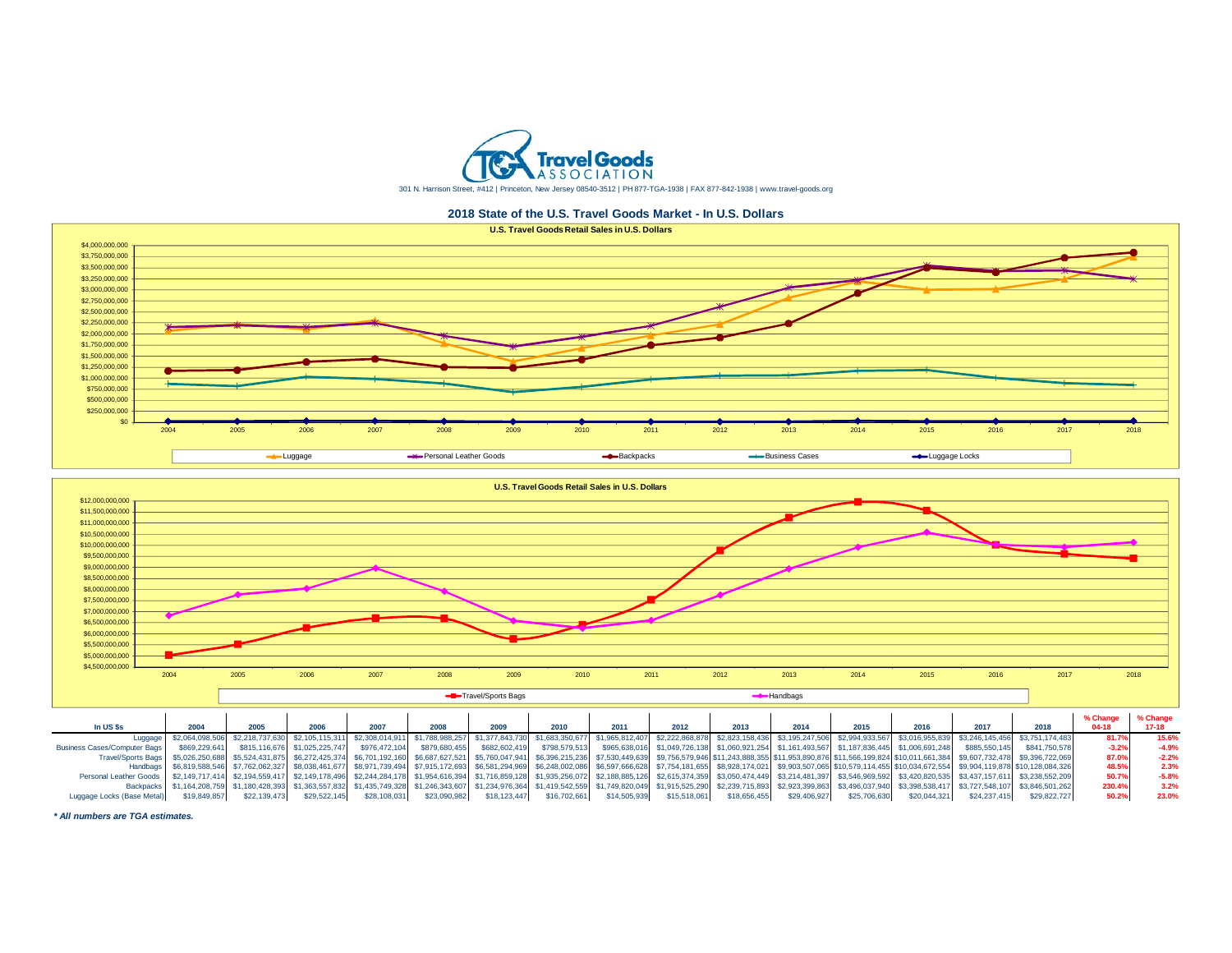

301 N. Harrison Street, #412 | Princeton, New Jersey 08540-3512 | PH 877-TGA-1938 | FAX 877-842-1938 | www.travel-goods.org

**2018 State of the U.S. Travel Goods Market in # of Units**





| # of Pieces                                        | 2004        | 2005                             | 2006       | 2007                    | 2008       | 2009       | 2010       | 2011        | 2012        | 2013        | 2014       | 2015       | 2016       | 2017       |                                                                                                                                     | % Change<br>$04-18$ | % Change<br>17-18 |
|----------------------------------------------------|-------------|----------------------------------|------------|-------------------------|------------|------------|------------|-------------|-------------|-------------|------------|------------|------------|------------|-------------------------------------------------------------------------------------------------------------------------------------|---------------------|-------------------|
| Luqqaqe                                            | 93,211,158  | 100,085,961                      | 87.975.169 | 104,065,302             | 78,593,480 | 56,096,826 | 50,864,634 | 62,911,703  | 61,928,273  | 61.698.331  | 59,058,091 | 59.753.919 | 75,933,590 | 82.482.861 | 88.363.788                                                                                                                          |                     | 7.1%              |
| ausiness Cases/Computer Bags                       | 46.645.719  | 41.860.254                       | 46.158.068 | 45.510.662              | 52.266.522 | 51.494.523 | 45.686.298 | 52.235.550  | 56.278.792  | 54.000.510  | 52.582.534 | 46.119.617 | 38.116.387 | 33.632.560 | 26.975.390                                                                                                                          | $-42.2%$            | $-19.8%$          |
| <b>Travel/Sports Bags</b>                          | 889,029,541 | 955,339,159                      |            |                         |            |            |            |             |             |             |            |            |            |            |                                                                                                                                     | 42.5%               | $-1.7%$           |
|                                                    |             | Handbags 382,416,788 402,438,103 |            | 356.898.919 373.600.280 |            |            |            |             |             |             |            |            |            |            | 331,867,990 252,006,233 237,176,900 253,031,558 241,822,261 254,563,634 251,362,093 237,351,844 250,743,314 264,940,923 265,955,360 | $-30.5%$            | 0.4%              |
| Personal Leather Goods 594, 168, 903 593, 328, 736 |             |                                  |            | 568,138,704 544,070,958 |            |            |            |             |             |             |            |            |            |            | 458,496,513 385,862,206 352,292,286 431,259,152 471,826,366 480,524,455 459,013,947 439,873,692 444,689,343 441,091,863 439,792,869 | $-26.0%$            | $-0.3%$           |
| <b>Backpacks</b>                                   | 77.824.834  | 85.562.998                       | 97.007.601 | 106,251,746             | 95.691.717 | 89.184.853 | 76.778.584 | 119.960.501 | 131.827.414 | 131.625.824 |            |            |            |            | 144.029.458  175.642.100  158.197.743  174.294.380  180.760.650                                                                     | 132.3%              | 3.7%              |
| Luggage Locks (Base Metal)                         | 5.936.988   | 8.023.88                         | 8.103.735  | .766.792                | 6,339,390  | 7,133,915  | 8,193,527  | 4,680,776   | 5,196,061   | 5.292.606   | 5.155.382  | 6.760.630  | 3.950.024  | 5.884.836  | 6.381.705                                                                                                                           | 7.5%                | 8.4%              |

*\* All numbers are TGA estimates.*